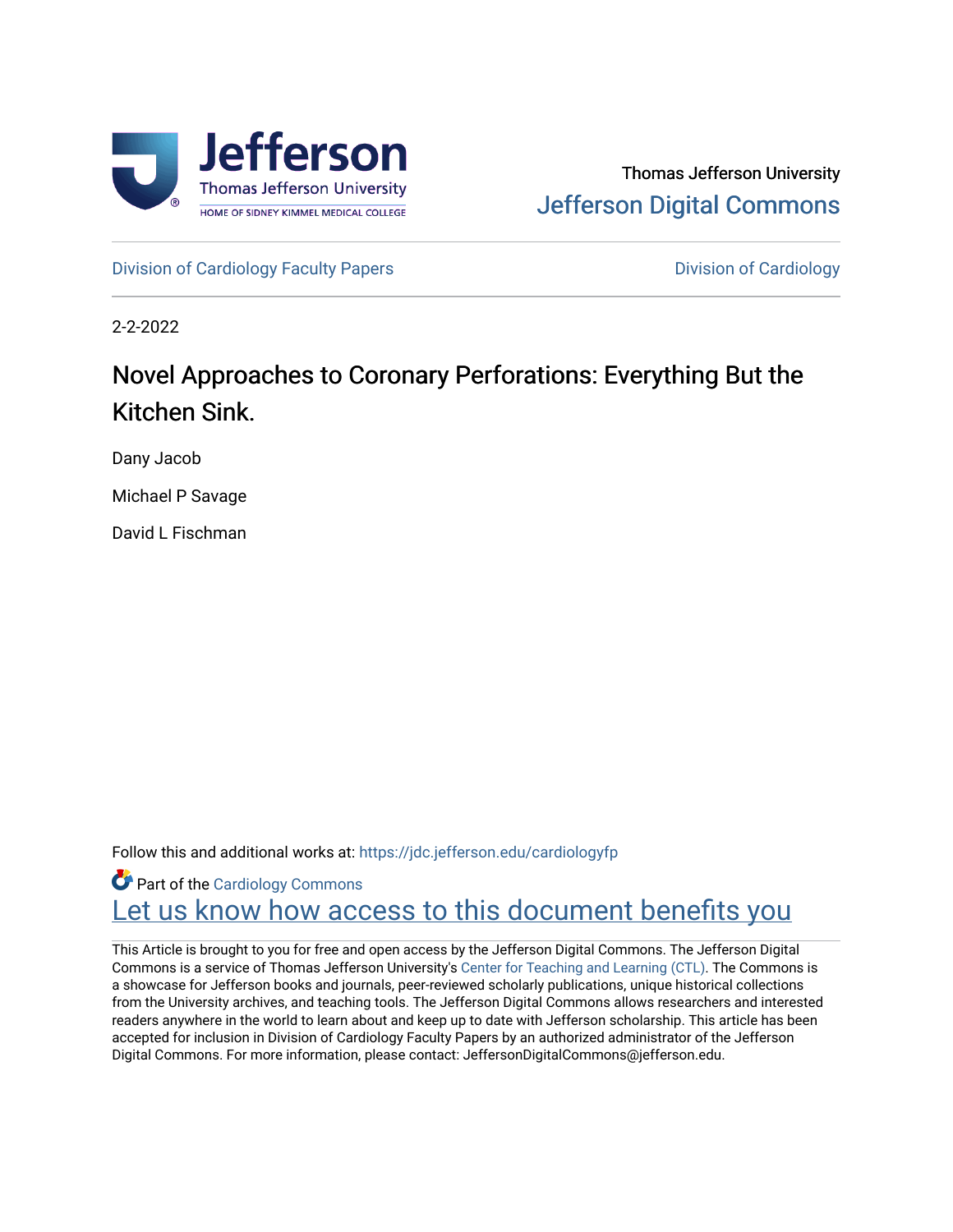# Novel Approaches to Coronary<br>Perforations

### **Everything But the Kitchen Sink** Everything But the Kitchen Sink

D[a](#page-1-0)ny Jaco[b](#page-1-1), MD,<sup>a</sup> Michael P. Savage, MD,<sup>b</sup> David L. Fischman, MD<sup>b</sup>

Although major complications rarely occur<br>during percutaneous coronary interventions<br>in-hospital mortality and major adverse cardiac during percutaneous coronary interventions (PCI), they can be associated with increased events.<sup>[1,](#page-3-0)[2](#page-3-1)</sup> Coronary artery perforation is one of the major complications that can occur in 0.29%-0.71% of cases.<sup>[3](#page-3-2)</sup> The incidence increases to 8.9% with complex PCI, particularly chronic total occlusion (CTO) PCI, despite contemporary strategies.<sup>[4](#page-3-3)</sup> Coronary artery perforation is associated with a 5-fold increase in in-hospital mortality (10% to 15%) because it can lead to cardiac tamponade and hemodynamic compromise.<sup>[3](#page-3-2),[5](#page-3-4)[,6](#page-3-5)</sup>

Coronary artery perforation can be classified by anatomy and severity. Anatomically, it is divided into 3 distinct categories: large vessel, distal vessel/ branch vessel, and collaterals.<sup>[7](#page-3-6)</sup> Common causes of large-vessel perforation include the following: the use of atherectomy devices, particularly in an angled segment; oversized balloon or stent; high inflation pressures in calcified lesion; and balloon rupture.[7](#page-3-6) Distal vessel perforation is often the result of distal wire migration, particularly when a polymerjacketed guidewire is used; this has been associated with 90% of distal coronary perforations.[8](#page-3-7)[,9](#page-3-8) Collateral perforation can occur during retrograde CTO PCI.

The severity of coronary artery perforation is graded with the Ellis classification.<sup>[10](#page-3-9)</sup> The classification ranges gradually from type 1 (minor) to type III (frank perforation), which is more often associated with cardiac tamponade, hemodynamic compromise, and death. A contemporary analysis revealed that in addition to proximal vessel perforation, "cloud-like" and "floating" patterns of perforations are associated with poor clinical outcomes for perforations occurring during CTO PCI.<sup>[4](#page-3-3)</sup>

In the event of a type III coronary artery perforation, the interventional cardiologist should use a systematic algorithmic approach ([Figure 1](#page-2-0)). The first step involves inflating a balloon proximal to the vessel perforation to reduce extravasation of blood in the pericardium and to reduce the risk of cardiac tamponade. If hemodynamic compromise occurs, it is recommended that the patient's condition be stabilized with intravenous fluids, vasopressors, mechanical circulatory support, and the support from other PCI operators.<sup>[11](#page-3-10)</sup>

Main vessel perforation is usually treated with a covered stent if prolonged balloon tamponade fails. This can be accomplished with 1 large guiding catheter while a blocking balloon is in place, or through a "ping-pong" technique with 2 catheters if a single guiding catheter is insufficient to accommodate a covered stent with a balloon. $11$ 

Distal vessel perforation can also be treated with prolonged balloon inflation. However, in cases where prolonged balloon inflation fails, embolization with various materials, such as coils, subcutaneous fat, thrombin, autologous blood clots, gelatin sponge, polyvinyl alcohol particles, and microspheres, can be performed.[7](#page-3-6) Embolization of these materials creates a blood clot that seals the perforation and stops the bleeding.

<span id="page-1-1"></span><span id="page-1-0"></span>From the <sup>a</sup>Division of Cardiology, Saint Luke's Mid America Heart Institute, Kansas City, Missouri, USA; and the <sup>b</sup>Division of Cardiology, Department of Medicine, Thomas Jefferson University Hospital, Philadelphia, Pennsylvania, USA.

The authors attest they are in compliance with human studies committees and animal welfare regulations of the authors' institutions and Food and Drug Administration guidelines, including patient consent where appropriate. For more information, visit the [Author Center.](https://www.jacc.org/author-center)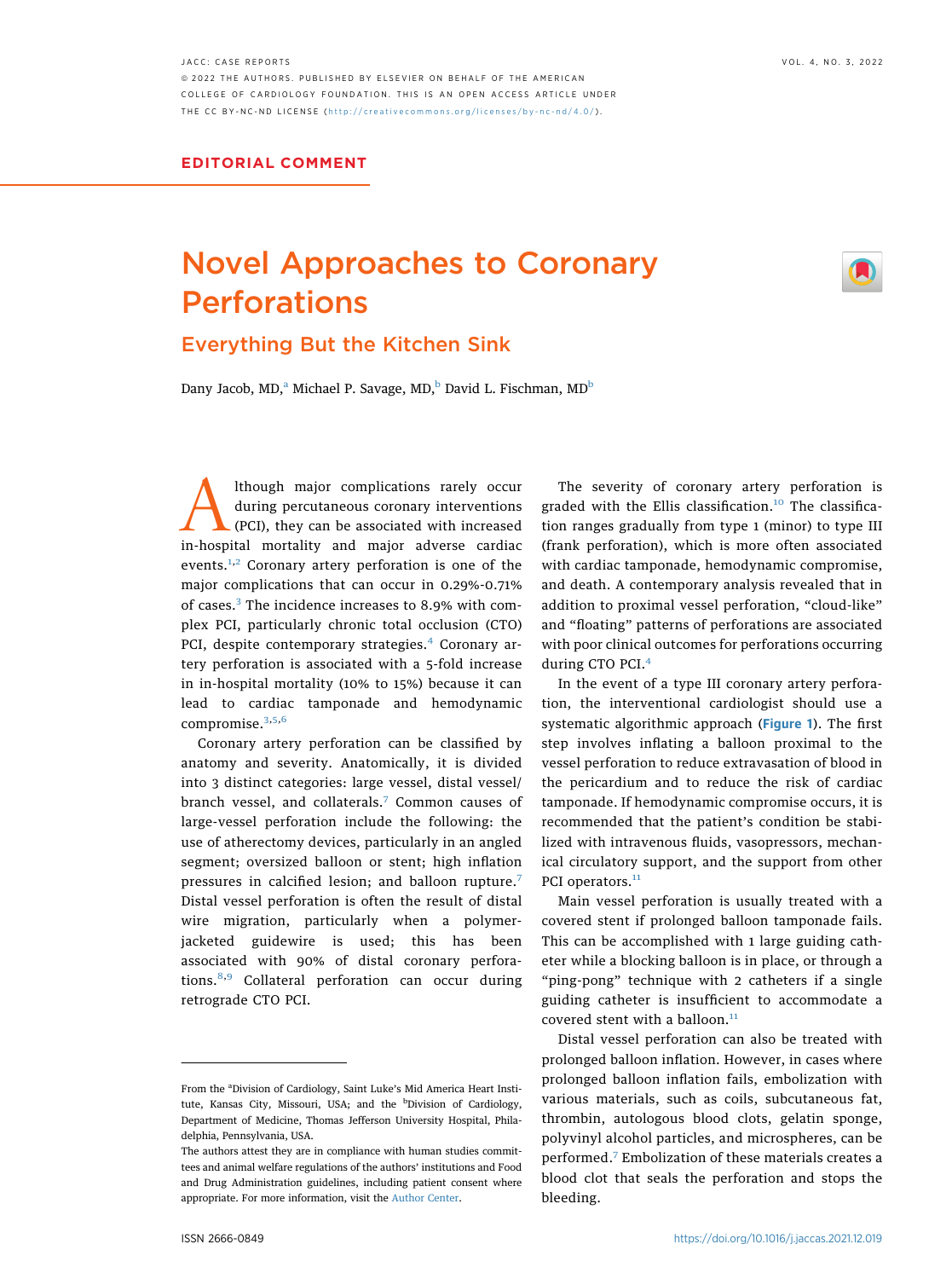In this issue of JACC: Case Reports, Al-Omary et  $al<sup>12</sup>$  $al<sup>12</sup>$  $al<sup>12</sup>$ and Alavi et al $13$  report a less familiar technique to treat distal coronary perforation, contributing to the "everything but the kitchen sink" approach to address this complication. In 1 case, a distal posterior descending artery perforation was successfully sealed with 2 distal balloon fragments. Owing to the lack of availability of more common materials, the authors innovatively snipped the distal end of a used balloon

and loaded it on the guidewire. The balloon fragment was then advanced with another balloon loaded on the wire, proximal to the balloon fragment. Once the fragment reached the distal portion of the vessel, the guidewire was withdrawn, leaving the balloon fragment in place and successfully sealing the perfora-tion. Al-Omary et al<sup>[12](#page-3-11)</sup> report a case series of distal vessel perforations that were successfully treated with embolized absorbable suture. An absorbable

<span id="page-2-0"></span>

Achieving immediate hemostasis with low-pressure (2 to 4 atm) balloon inflation proximal or at the site of perforation is the first step. Invasive hemodynamic evaluation and transthoracic echocardiography differentiate stable from unstable patients. In unstable patients, pericardiocentesis, aggressive resuscitation, and volume support should be initiated to achieve stabilization. The balloon is deflated after typically 5 to 10 min to evaluate persistence of bleeding. If resolved, angiography should be repeated after 5 to 10 min, confirming definitive hemostasis. If bleeding persists, further balloon inflation or intravenous protamine should be considered. Further management depends on the site of perforation. The distal main vessel (1) should be addressed with microsphere or beads, endovascular coils, local thrombin injection, or subcutaneous fat embolization. The distal side branch (2) can be treated like 1, plus possible delivery of a polytetrafluoroethylene (PTFE)-covered stent in the main vessel to exclude the perforated branch. The proximal side branch (3), if sufficiently large, can be considered for direct PTFE-covered stent implantation, or should be alternatively managed like 2. Perforations of the proximal main vessel (4) can be effectively treated with PTFE-covered stents if not at bifurcation sites. Otherwise, perforations near vessel bifurcations should be managed with either a PTFE-covered stent or emergency conversion to surgery.

Adapted with permission from Gianni F, Candilio L, Mitomo S, et al. A practical approach to management of complications during percutaneous coronary intervention. J Am Coll Cardiol Intv 2018;11:1797-1810.